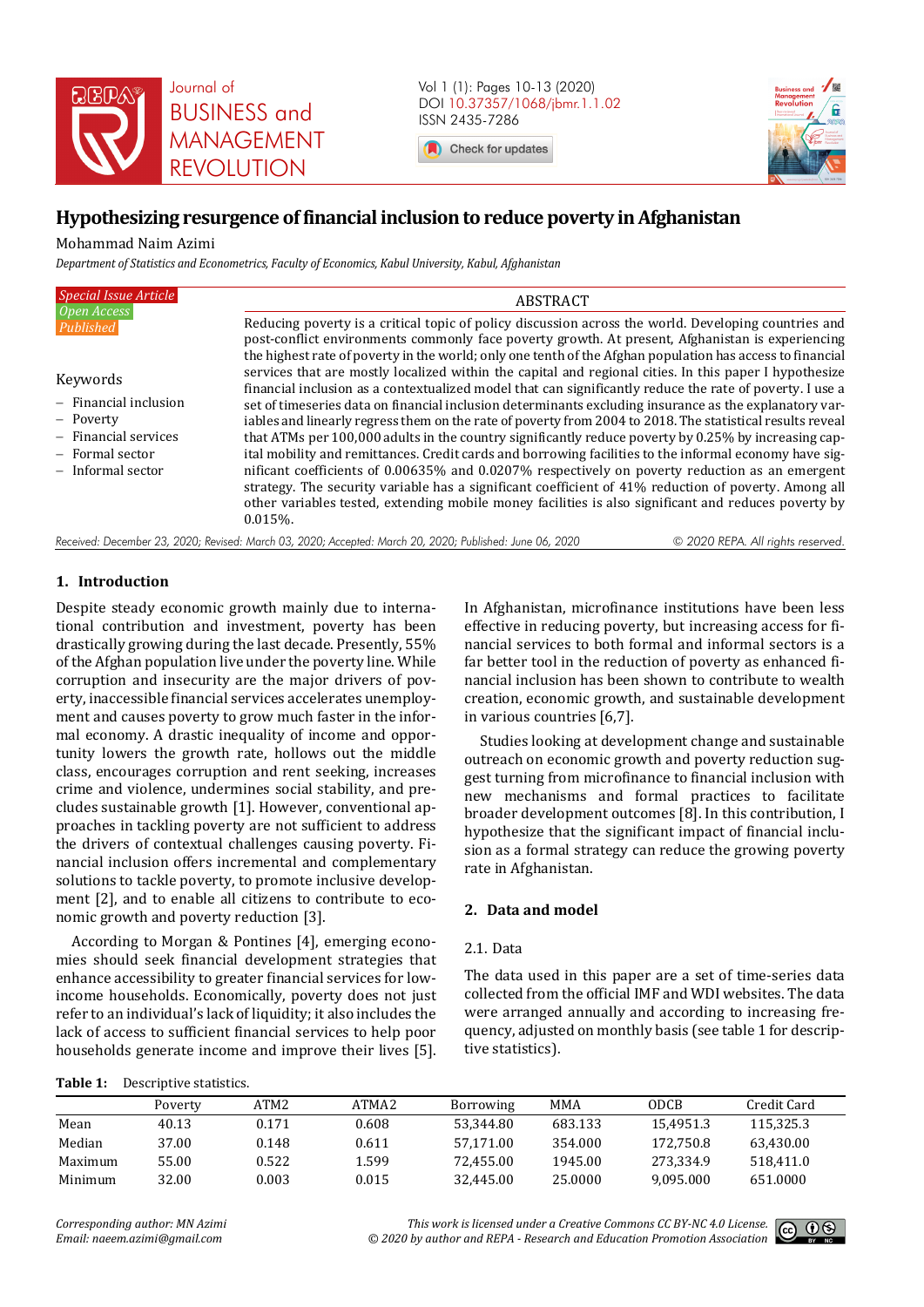Azimi MN | Journal of Business and Management Revolution 11 and 11 and 2008 11 and 2008 11 and 2008 11 and 200

| Std. Dev.       | 8.116 | 0.148 | 0.450 | 12.686.80 | 715.909 | 92.871.17 | 148.342.0 |
|-----------------|-------|-------|-------|-----------|---------|-----------|-----------|
| <b>Skewness</b> | 1.087 | 0.921 | 0.575 | -0.436334 | 0.69830 | -0.306559 | 1.587459  |
| <b>Kurtosis</b> | 2.672 | 3.123 | 2.691 | 2.028096  | 1.94482 | 1.702245  | 4.704723  |
| Jarque-Bera     | 3.024 | 2.133 | 0.887 | 1.066340  | 1.91492 | 1.287551  | 8.116369  |
| Probability     | 0.220 | 0.344 | 0.641 | 0.586742  | 0.38386 | 0.525305  | 0.017280  |

## 2.2. Model

The econometric model is presented by which the collected data are analyzed. Model selection is based on a concept of financial inclusion affecting the rate of poverty in developing countries (see for instance, [9–11]. The foundational economic model is:

poverty $_t =$  $f($ borrwing<sub>t</sub>, creditcard<sub>t</sub>, mobilemoney<sub>t</sub>, . . . ) t =  $1, 2, 3, \ldots, n$ (1)

Considering the base model, I constructed a linear model using first difference of the data to check with the short run coefficients of the model:

$$
\Delta(\text{powerty}_t) = \beta_1 + \beta_2 \Delta(\text{ATM}_t^2) + \beta_3 \Delta(\text{ATM}A_t^2) + \beta_4(\text{Security}_t) + \beta_5 \Delta(\text{MM}A_t) + \beta_6 \Delta(\text{ODCB}_t) + \beta_7 \Delta(\text{Borrowing}_t) + \beta_8 \Delta(\text{CreditCard}_t) + \varepsilon_t
$$

where Δ is the indication of short run effect of the coefficients,  $\beta^s$  are the coefficients of the model, poverty is the dependent,  $ATM<sup>2</sup>$  is the number of ATM per 1,000 km<sup>2</sup>, ATMA2 is the number of ATMs per 100,000 adults, ODCB is the outstanding deposit with commercial banks representing the access of the formal sector to financial services, borrowing is presented as the US dollar value of microfinance loans disbursed to households, MMA is the number of mobile money agents across the country representing the access of informal sector to financial services, and security is a factor included as the explanatory variables in model (2).

$$
\hat{\mu}_t = \delta_1 + \delta_2 X_{2t} + ... + \delta_k X_{kt} + \lambda_1 \hat{\mu}_{t-1} + ... + \lambda_p \hat{\mu}_{t-p} \tag{3} \n+ \omega_t; LM = (n-p) \times R_{aux}^2 \sim \chi_p^2
$$

To further ensure the reliability of the test statistics and the estimated p-values of the coefficients from (2), heteroskedasticity is computed on the residual using the Breusch Pegan Godfrey test [12] assuming that the error term is normally distributed. As the last step, I performed the Jarque-Bera test [13] of residual normality as expressed below:

$$
JB = n\left[\frac{Skewness^2}{6} + \frac{(Kurtosis - 3)^2}{24}\right]
$$
  
where, Skewness = 
$$
\frac{\frac{1}{n}\Sigma(\hat{u}_i - \hat{u}_i^2)^3}{\left(\frac{1}{n}\Sigma(\hat{u}_i - \hat{u}_i^2)\right)^{2/3}},
$$
 (4)

Kurtosis =  $\frac{1}{n} \Sigma (\hat{u}_i - \hat{u}_i^2)^4$  $\left(\frac{n^{2(\alpha_i - \alpha_i)}}{n^2}\right)^2$  and n in (4) presents the num-

ber of observations included in the sample.

#### **3. Data analysis and findings**

#### 3.1. Data analysis

The results reveal the significance of financial inclusion in poverty reduction in Afghanistan. Tables below present the regression analysis followed by corresponding diagnostic tests.

Table 2: Regression analysis.

| Variable                   | Coefficient  | Std. Error | t-Statistic | p-values    |
|----------------------------|--------------|------------|-------------|-------------|
| Intercept                  | 1.583264     | 0.166418   | 9.513787    | $0.0000***$ |
| $\Delta$ (ATM2)            | 0.278908     | 0.034559   | 8.070436    | $0.0000***$ |
| $\Delta$ (ATMA2)           | [25.46997]   | 4.830009   | [5.273275]  | $0.0000***$ |
| $\Delta$ (Credit<br>Cards) | $[6.35E-06]$ | 1.32E-05   | [0.482129]  | 0.6303      |
| $\Delta$ (BORR)            | $[2.07E-05]$ | 3.77E-05   | [0.548640]  | 0.5840      |
| SD                         | [0.408072]   | 0.110657   | [3.687701]  | $0.0003***$ |
| $\Delta$ (ODCB)            | $[3.09E-05]$ | 4.08E-05   | [0.759280]  | 0.4487      |
| $\Delta$ (MMA)             | [0.015127]   | 0.000785   | [19.26878]  | $0.0000***$ |

Significant if \*\*\*p<0.000, \*\*p<0.05, \*p<0.10

[] negative integers

 $\bar{R}^2 = 0.724$ , DurbinWatson = 1.5756

 $F_{stat} = 5.883, p-value = 0.02314$ 

Analysis of the data using model (2) presented in Table 2. shows the significance of ATMA2 in reducing domestic poverty. ATMA2is the number of ATMs per 100,000 adults in the country representing the proxy for funds and capital mobility and ease of remittances for small scale businesses both for the formal and informal sector. The coefficient value is -25.5/100 showing that by one unit increase in ATM accessibility, approximately 26/100,000 adults are affected in short run.

The short run coefficient for credit card being  $\left(\frac{0.00000635}{100}\right)$  100,000 *adults* = 0.00635% is a significant variable in reducing the poverty while the borrowing access to the informal economy has an effect of 0.0207% on poverty reduction. Security is another significant variable, exhibiting a coefficient of -0.41, documenting that security maintenance reduces the poverty by almost 41%.

The ODCB (outstanding deposit in commercial banks) that mostly refers to the easy financial access to the formal economy is not significant while the mobile banking agents' distribution across the country shows a 1.5% significant reduction in poverty. To confirm the results obtained from the regression analysis and provide a rationale for a conclusion, I further test the residuals for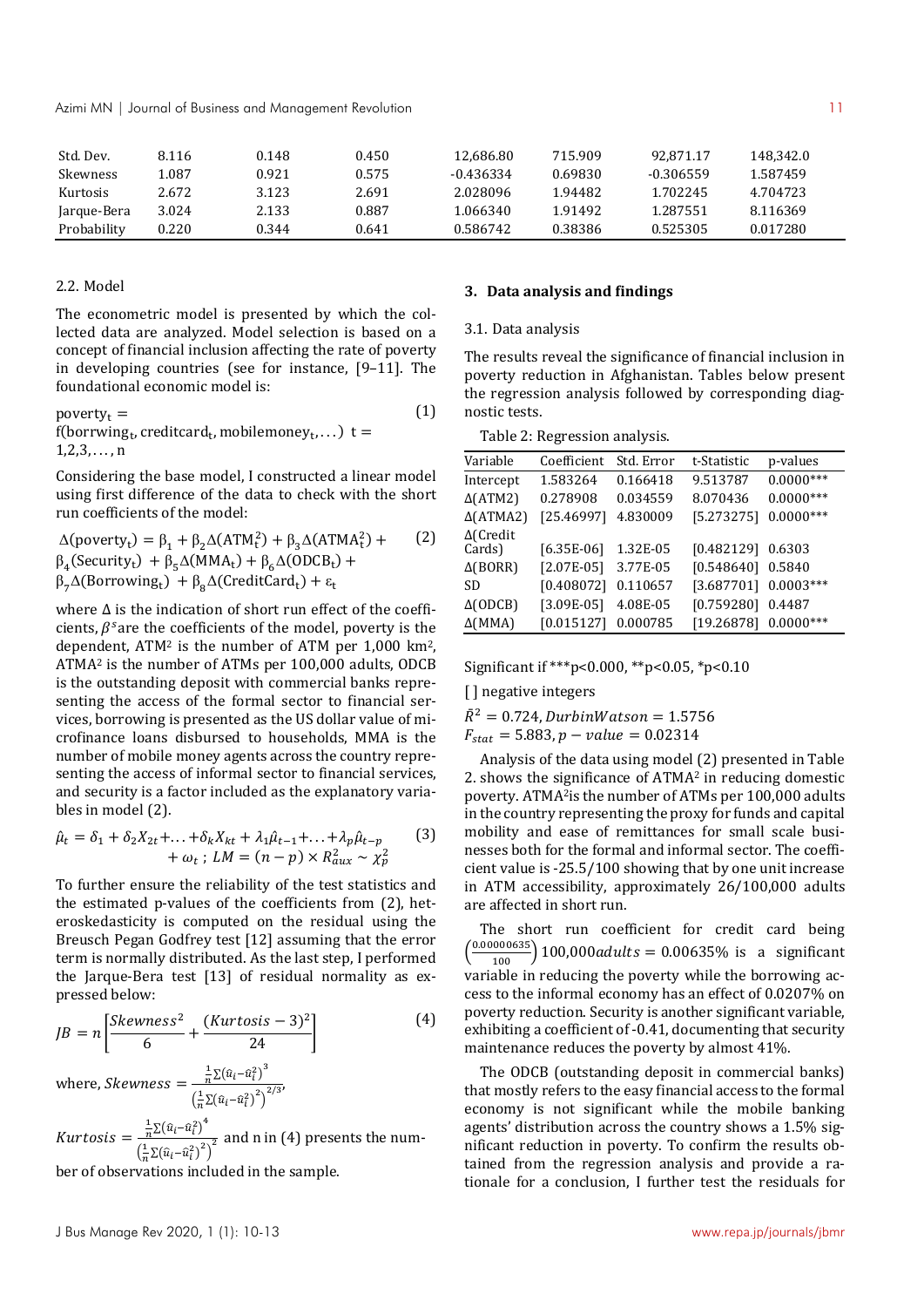serial correlation, heteroskedasticity and its normal distribution which is available as note 1 at the end of this paper.

#### **4. Diagnostic Evaluations**

#### 4.1. Serial correlation

The residual values of the regression model in table 2 are further tested for any possible existence of autocorrelation in the series using the Breusch Godfrey test. The results show an Fstat of 0.919 (p-value of 0.4693) and a chisquare p-value of 0.1103, rejecting the null hypothesis of serial correlation.

#### 4.2. Heteroskedasticity

Since the time-series data have high heteroskedasticity, the Breusch Pegan Godfrey test was used to check for the heteroskedasticity in the residual values. The results show a scaled Explained Sum of Squares value of 1.4857, chisquare p-value of 0.9828 which does not support rejecting the heteroskedastic residual values.

## 4.3. Normal distribution

To evaluate the normality of error, I used the Jarque-Bera test. The result is 0.688819 with a p-value of 0.708639, which is insufficient to reject the normality of the residuals. As a final test, the model stability and suitability with the included variables is examined using the CUSUM test, and the result of which is graphically shown in Figure 1.



**Figure 1.** Test of model stability.

## **5. Conclusion**

Though, many scholars concluded that the main reason for poverty growth is the failure of economic growth in a country [7,14,15] many others believe and offer evidence in favor of financial inclusion as an effective policy, paving access to low income households to a wide range of financial services through which they generate income and manage their lives [16,17]. In this paper I hypothesize that financial inclusion as a contextualized model can significantly reduce the domestic rate of poverty. I used timeseries data on financial inclusion determinants excluding the insurance as the explanatory variables and linearly regress them upon the rate of poverty from 2004 to 2018. The statistical results reveal that ATMs per 100,000 adults in the country can reduce poverty by 0.25% by increasing capital mobility and easing remittances. Credit card and borrowing facilities to the informal economy show significant reductions of 0.00635% and 0.0207% reduction of domestic poverty. Security also significantly reduces domestic poverty by 41%. Among all other variables tested, expanding mobile money facilities can significantly reduce poverty by 0.015%. The statistical results are further examined, and the relevant claims of their accuracy are appended in note 1.

## **References**

- [1] Ayub M (**2013**) "Poverty and Inequality" *Global Journal of Emerging Market Economies* (vol. 5, no. 3, pp. 329–346) https://doi.org/10.1177/0974910113505796
- [2] Chibba M (**2009**) "Financial inclusion, poverty reduction and the millennium development goals" *European Journal of Development Research* (vol. 21, no. 2, pp. 213–230) https://doi.org/10.1057/ejdr.2008.17
- [3] Kapoor A (**2014**) "Financial inclusion and the future of the Indian economy" *Futures* (vol. 56, pp. 35–42) https://doi.org/10.1016/j.futures.2013.10.007
- [4] Morgan P, Pontines V (**2014**) "Financial Stability and Financial Inclusion"
- [5] Donovan K (**2012**) "Mobile Money for Financial Inclusion" *Information and Communications for Development, World Bank Group* (pp. 61–73) https://doi.org/10.1596/ 9780821389911\_ch04
- [6] Finance M of (**2018**) "National Financial Inclusion Strategy"
- [7] Ghosh J (**2013**) "Microfinance and the challenge of financial inclusion for development" *Cambridge Journal of Economics* (vol. 37, no. 6, pp. 1203–1219) https://doi.org/10.1093/ cje/bet042
- [8] Mader P (**2018**) "Contesting Financial Inclusion" *Development and Change* (vol. 49, no. 2, pp. 461–483) https://doi.org/10.1111/dech.12368
- [9] Zins A, Weill L (**2016**) "The determinants of financial inclusion in Africa" *Review of Development Finance* (vol. 6, no. 1, pp. 46–57) https://doi.org/10.1016/j.rdf.2016.05.001
- [10] Fungáčová Z, Weill L (**2014**) "Understanding financial inclusion in China" *China Economic Review* (vol. 34, pp. 196– 206) https://doi.org/10.1016/j.chieco.2014.12.004
- [11] Demirguc-kunt, A., and Klapper L (**2012**) "Measuring financial inclusion. The Global findex database" p. ISBN: **978-0- 8213-9509-7**
- [12] Breusch TS, Pagan AR (**1979**) "A Simple Test for Heteroscedasticity and Random Coefficient Variation" *Econometrica* (vol. 47, no. 5, pp. 1287–1294) https://doi.org/10.2307/ 1911963
- [13] Jarque CM, Bera AK (**1980**) "Efficient tests for normality, homoscedasticity and serial independence of regression residuals" *Economics Letters* (vol. 6, no. 3, pp. 255–259) https://doi.org/10.1016/0165-1765(80)90024-5
- [14] Collier P (**2007**) "Poverty reduction in Africa" Proceedings of the National Academy of Sciences of the United States of